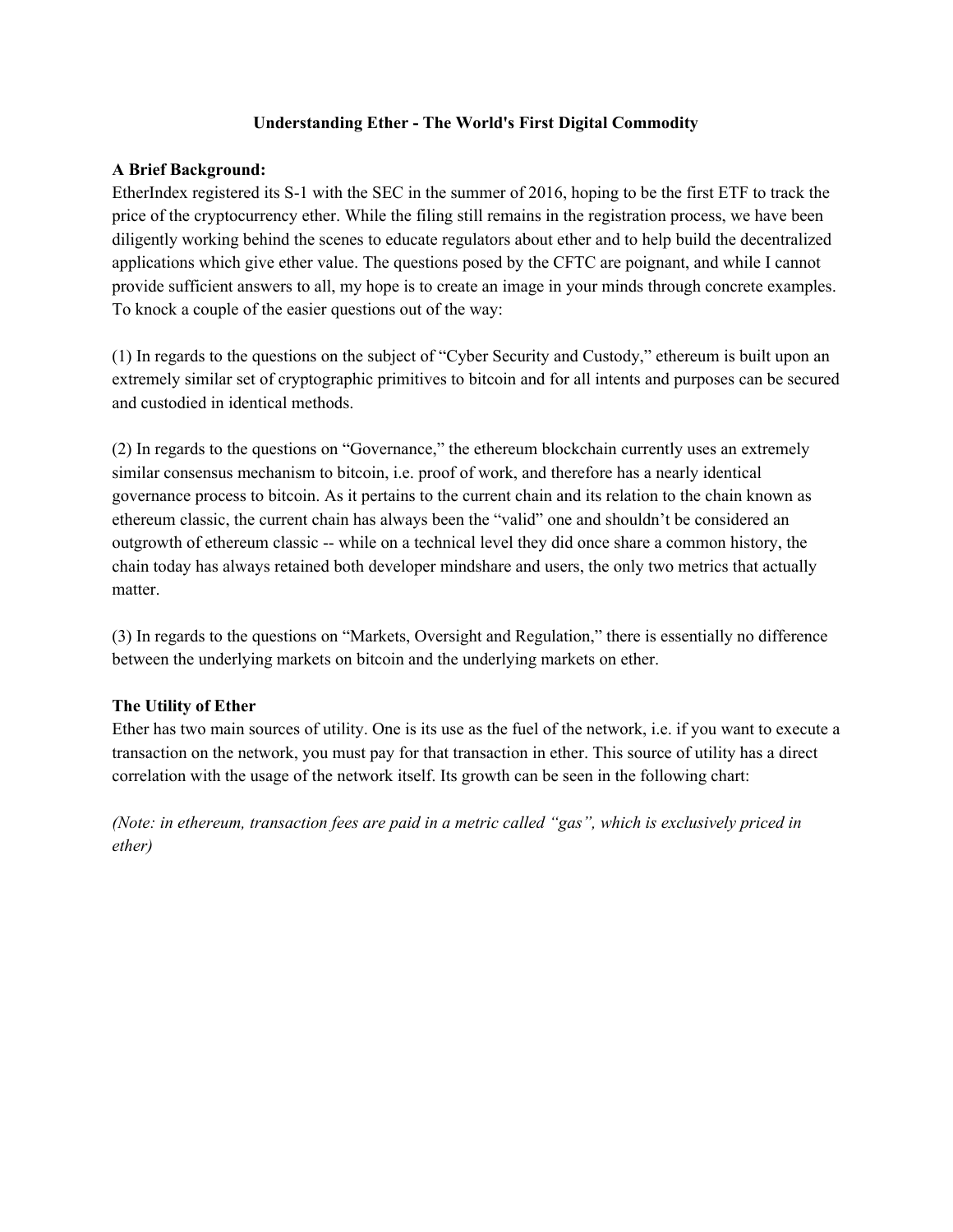

# Ethereum Total Daily GasUsed Chart

Source: Etherscan.io

*(Chart courtesy of etherscan.io)*

The other source of utility for ether is using ether as a value deposit in more complex systems. Thus far, the most successful applications on ethereum have been in a new business vertical call "Decentralized Finance," DeFi for short. The following chart shows the success of De-Fi and its utilization of ether as a value deposit: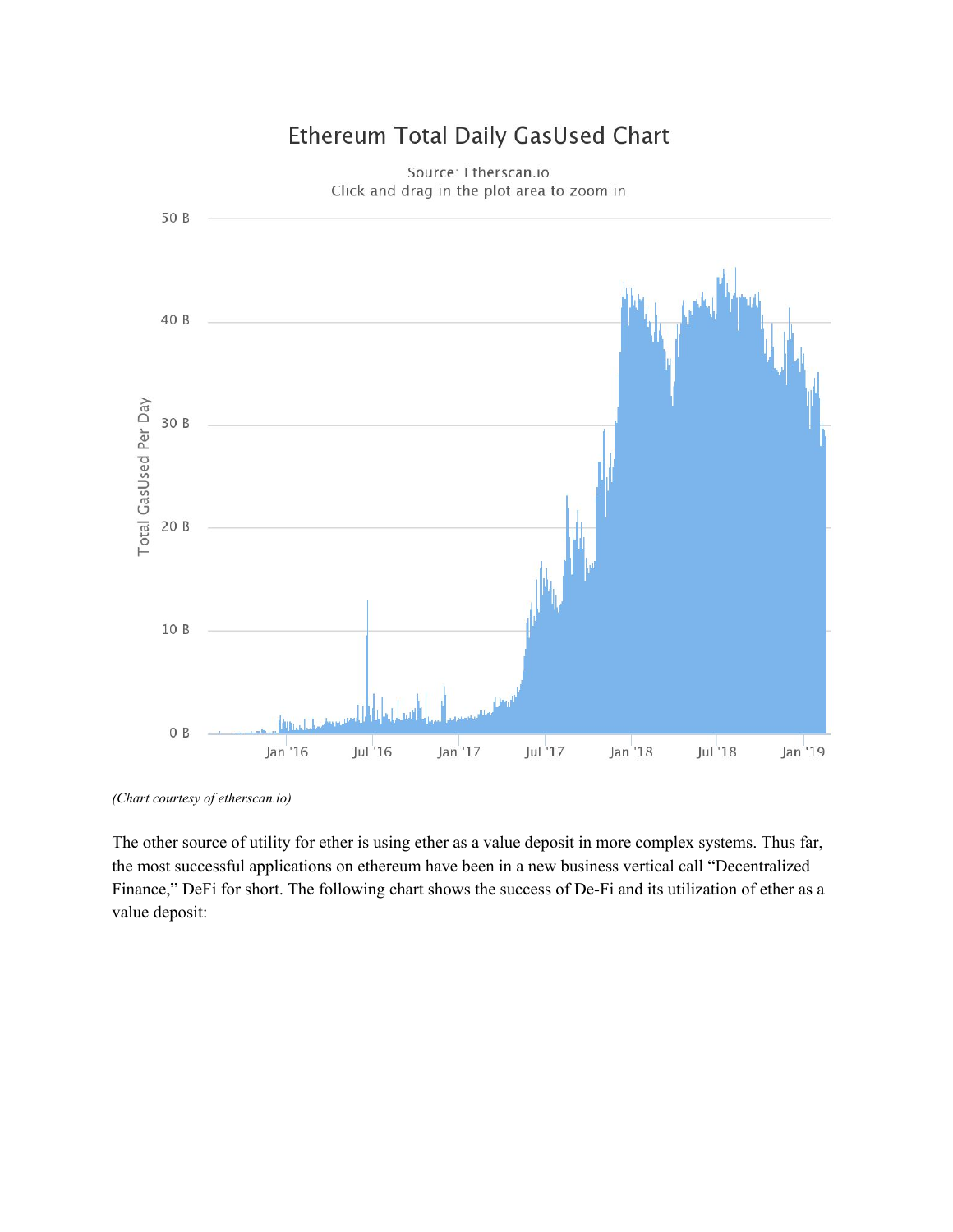## ETH Locked in DeFi



*(Chart courtesy of Mike McDonald)*

As can be seen in the above chart, using ether as a value deposit in other systems has currently locked away just about 2% of all ether in existence (with no signs of slowing down).

## **So What's Happening Here?**

In the "ETH locked in DeFi" chart, you can see 5 applications listed -- Maker, Augur, Compound, dYdX, and Uniswap. Maker allows you to borrow dollar-pegged tokens against your ether in order to gain liquidity or leverage, while buyers of these dollar-pegged tokens gain a decentralized stable store of value and medium of exchange. Augur allows you to bet on the outcome of virtually any event and resolves bets with a unique decentralized resolution system. Compound allows users to lend their cryptocurrency to each other in a p2p fashion. dYdX facilitates the creation of synthetic assets, their most popular being a token which represents a short position on ether. Finally, Uniswap allows you to instantly trade tokens with an automated market maker in a completely trustless and decentralized fashion.

What do these applications have in common? Well for one, they are all seeking to disrupt legacy financial players by offering cheaper decentralized alternatives to existing products. But more importantly for the purpose of this commentary, they are providing tremendous demand for ether through their utilization. Each time a user interacts with any of the above applications, they must pay a small fee in ether to the network. This contributes to the "Daily Gas Used" chart. Second, all of the above actions require ether to collateralize their contracts. Maker requires borrowers to deposit a minimum of 150% of their loan in ether, Augur takes bets only in ether (for now), Compound also requires over-collateralization for its p2p loans, dYdX requires ether collateralization for its "short tokens", and Uniswap forces its liquidity providers to always denominate their trades in ether. In summary, each application requires a decentralized store of value that is native to the network on which it operates.